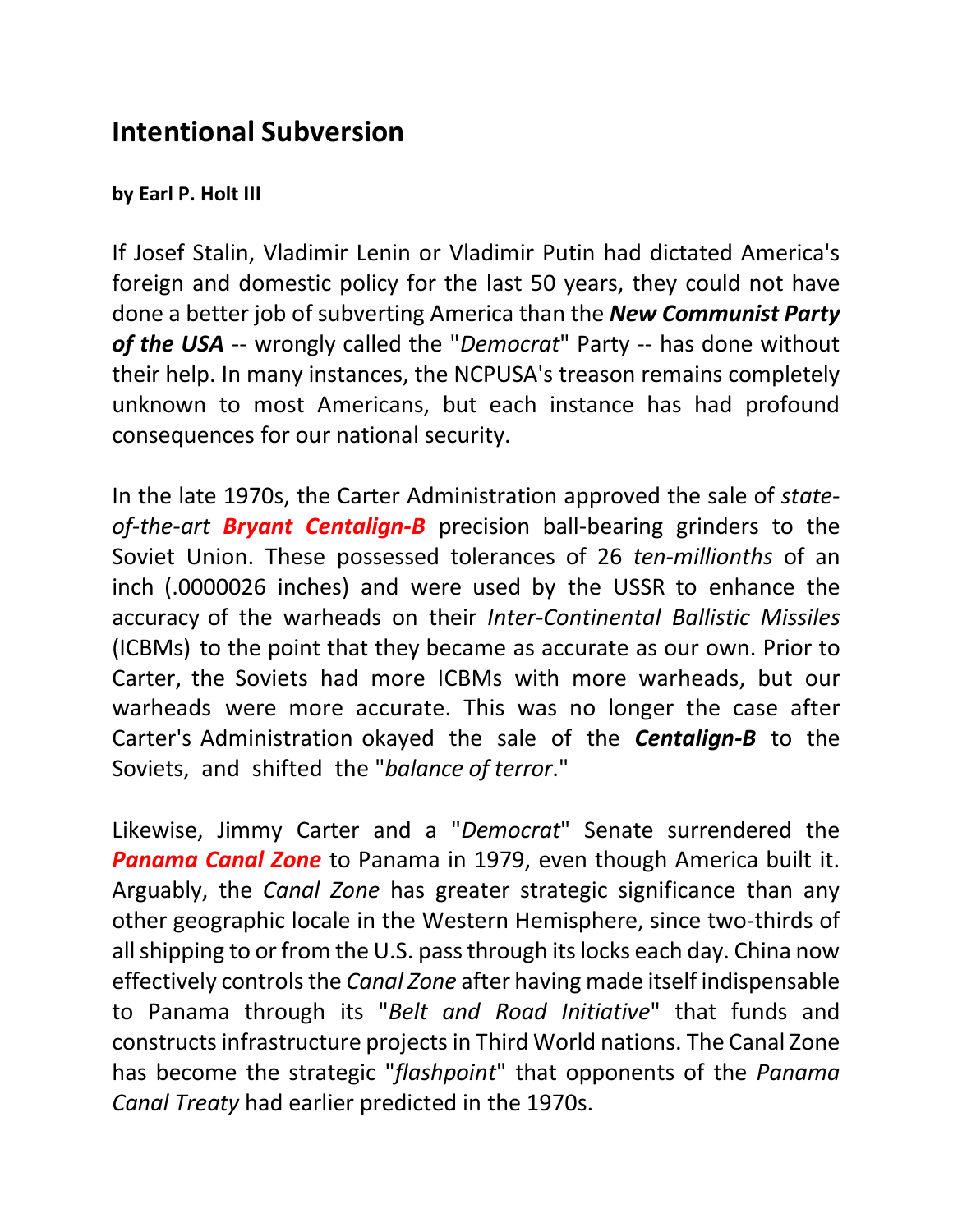After the **Soviet invasion of Afghanistan** in 1979, they murdered its central government and installed a puppet regime friendly to Moscow. The timid and rudderless Carter Administration did nothing, signaling its weakness much like the Biden Administration has recently done in response to the Russian invasion of the Ukraine in 2022. (Somehow, Russia's nuclear arsenal effectively deterred the Carter, Obama and Biden administrations from engaging Russia in any manner, but *our own* nuclear arsenal never seems to deter Russia.) The Soviets occupied Afghanistan for 10 years, and were eventually driven out only because the Reagan Administration armed Afghanistan's goat-herders with *stateof-the-art Stinger* surface-to-air-missiles (SAMs,) and *Javelin* anti-tank weapons that generated enormous and unsustainable losses for the USSR.

From the very beginning of his administration, Jimmy Carter feverishly sought to pass the second *Strategic Arms Limitation Treaty* or *SALT 2*. Its adoption was vigorously pursued, even though the Soviets had violated every provision of every treaty it previously entered into in the 20th Century. The *SALT 1* Treaty was an obvious example: the USSR installed ICBM radar systems, it upgraded "*light*" missiles into "*heavy*" missiles, and it added additional warheads to it its ICBMs, all violations of *SALT 1*. In fact, the USSR used our observance of the self-limiting provisions of *SALT 1* to gain advantages over the U.S. All this did was prompt the Carter Administration to redouble its efforts to pass *SALT 2* by lying about and denying any Soviet violations of *SALT 1*.

The Clinton Administration was limited by Republican majorities in both Houses of Congress, but still managed to participate in the NCPUSA's tradition of subverting American national security. In 1996, Bill Clinton personally approved the sale of *Loral Space Corporation's* state-of-theart **missile guidance systems**to communist China. Because of its national security implications, Clinton had to overrule his own State Department, Defense Department and intelligence community to approve the sale,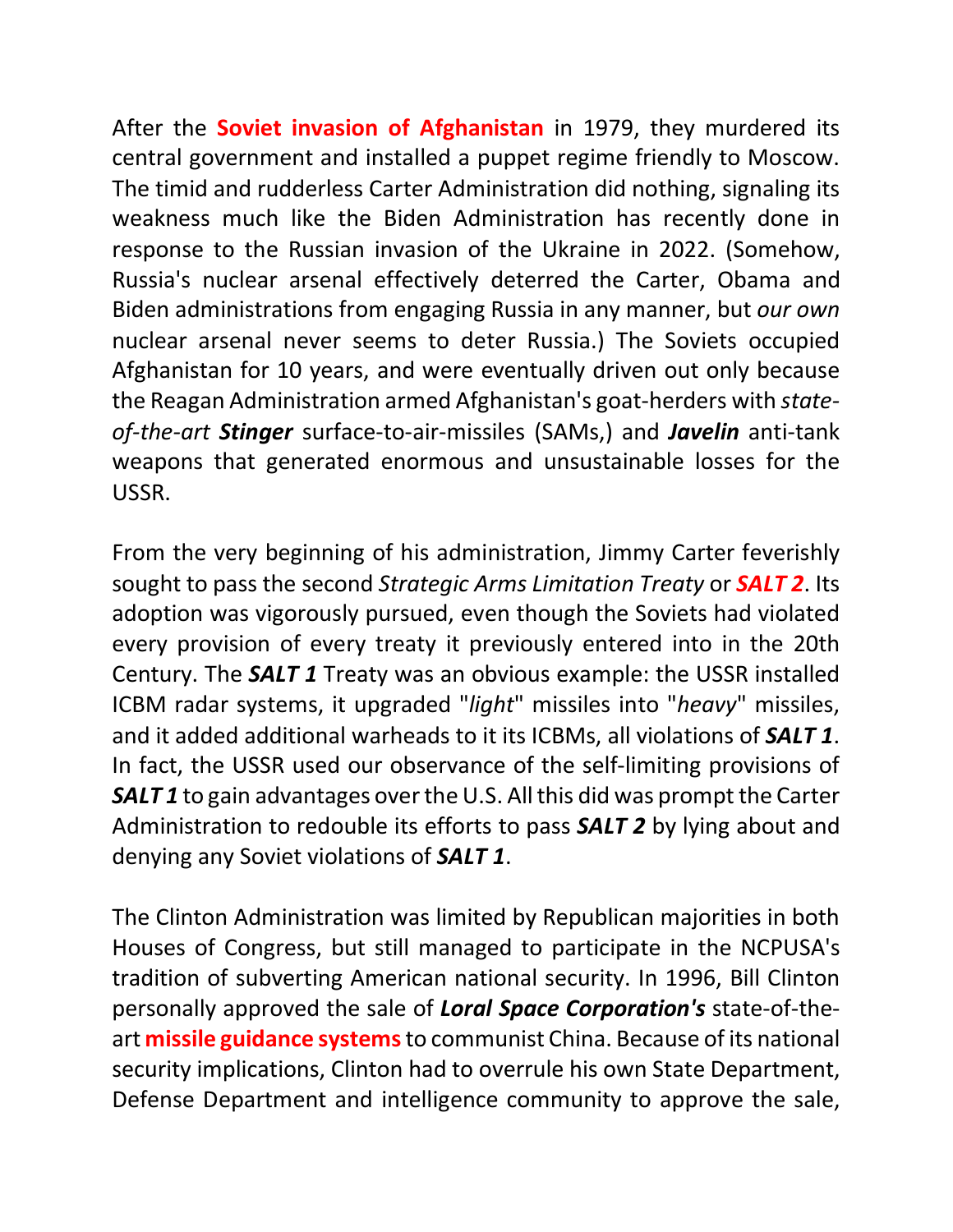but it was worth it. Clinton's reward came in the form of a **BRIBE** from *Loral's* founder and Chairman, Bernard Swartz, and it consisted of a \$6 Million contribution to the *Democrat National Committee* to assist in Clinton's 1996 reelection.

Obama turned a blind eye to corruption and treason in his administration, and probably even helped orchestrate some of it himself. As Obama's Secretary of State, Hillary Clinton sold 20% of America's precious Uranium reserves to Russia -- in the so-called "*Uranium One Deal*" -- in return for tens of millions of dollars in bribes from Russian Oligarchs to the *Clinton Family Crime Foundation*. That Uranium is no doubt found in some of those Russian nuclear weapons that Vladimir Putin recently threatened us with, to deter us from engaging his army after it invaded and devastated the Ukraine.

Obama entered into the "*Iran Deal,*" effectively rewarding Iran for sponsoring international terrorism over many decades. It transferred to Iran more than \$150 Billion in frozen Iranian assets and included a "*gratuity"* in the form of \$2 Billion in U.S. currency. In return, the Obama regime received vague and unverifiable promises from Iran not to pursue its nuclear weapons program, but Iran took the money and continued to pursue it. Its true purpose wasto grant America's first black, Moslem and communist President an illusory foreign policy "*victory*" to justify his ludicrous receipt of the *Nobel Peace Prize*. The *Iran Deal* will nonetheless continue to cost innocent lives and generate conflict in the Middle East for decades to come.

Likewise, under the Obama Administration, Hunter Biden and his partners at *Rosemont Seneca Partners* received an unprecedented windfall of \$1.5 Billion from communist China to invest. In return for its generous investment in Hunter Biden's firm, communist China's government -- through its *Aviation Industry Corporation of China* -- was permitted to purchase Michigan's *Henniges Automotive*, a producer of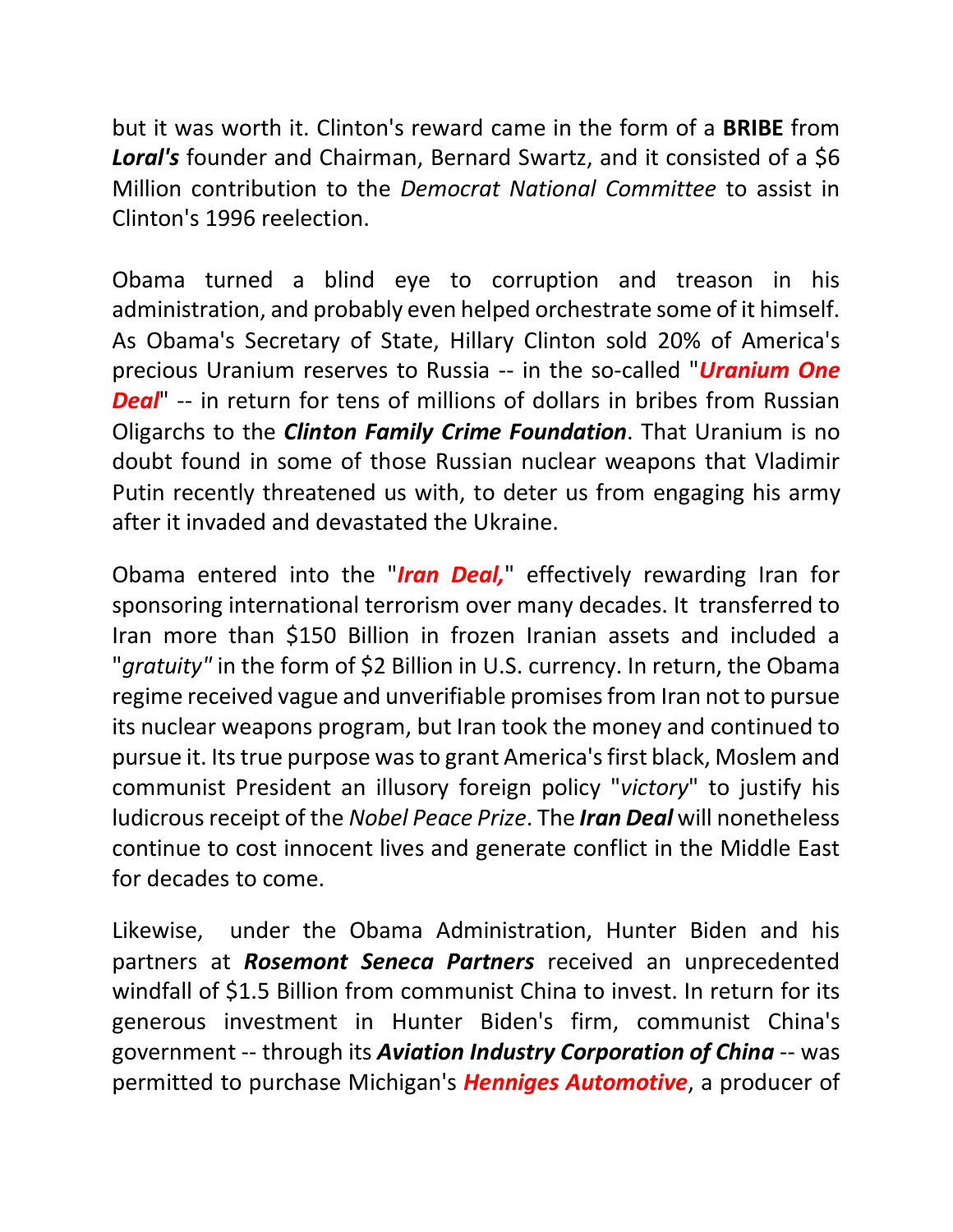strategic technologies that reduce engine vibrations to enhance their "*stealth*" features. Despite the fact that it involved "*stealth*" technology with military applications -- sold to our mortal enemies -- the sale was personally approved by Barack Hussein Obama.

The Obama Administration also showed its loyalty to Russia when Obama **refused to assist the Ukraine** after Russia invaded it for the *first* time back in 2014. Instead of sending weapons or deploying forces, Obama sent them blankets.

As traitorous and subversive as prior "*Democrat*" administrations may have been, none can rival the Biden Administration for pure treachery. Under Biden, the "*Democrat*" Party's domination by communists and crooks has been complete and irreversible. As mentioned earlier, Biden has damaged domestic energy production and obliterated **America's energy independence**, while simultaneously approving Russia's gas pipelines that create European dependence on Russia and weaken NATO.

The day he took office, Joe Biden cancelled the *Keystone XL Pipeline* from Canada and forbade oil and gas exploration and "*fracking*" on federal lands. Yet, he later gave U.S. *APPROVAL* to Russia's latest *Nord Stream Pipeline* that it is building to supply Western Europe with natural gas. Biden's arbitrary and capricious actions have doubled the worldwide price of crude oil in only one year, creating a windfall for Russia's oil and gas exports and dramatically enriching its coffers. In doing so, Biden has helped to fund Russian expansionism with its brutal and unprovoked invasion and devastation of the Ukraine in 2022.

Biden demonstrated his weakness and cowardice with his disorderly and humiliating 2021 **retreat from Afghanistan**, leaving \$85 Billion worth of state-of-the-art military equipment and hundreds of American citizens to the bloodthirsty savages of the Taliban and Al Qaida. With equal